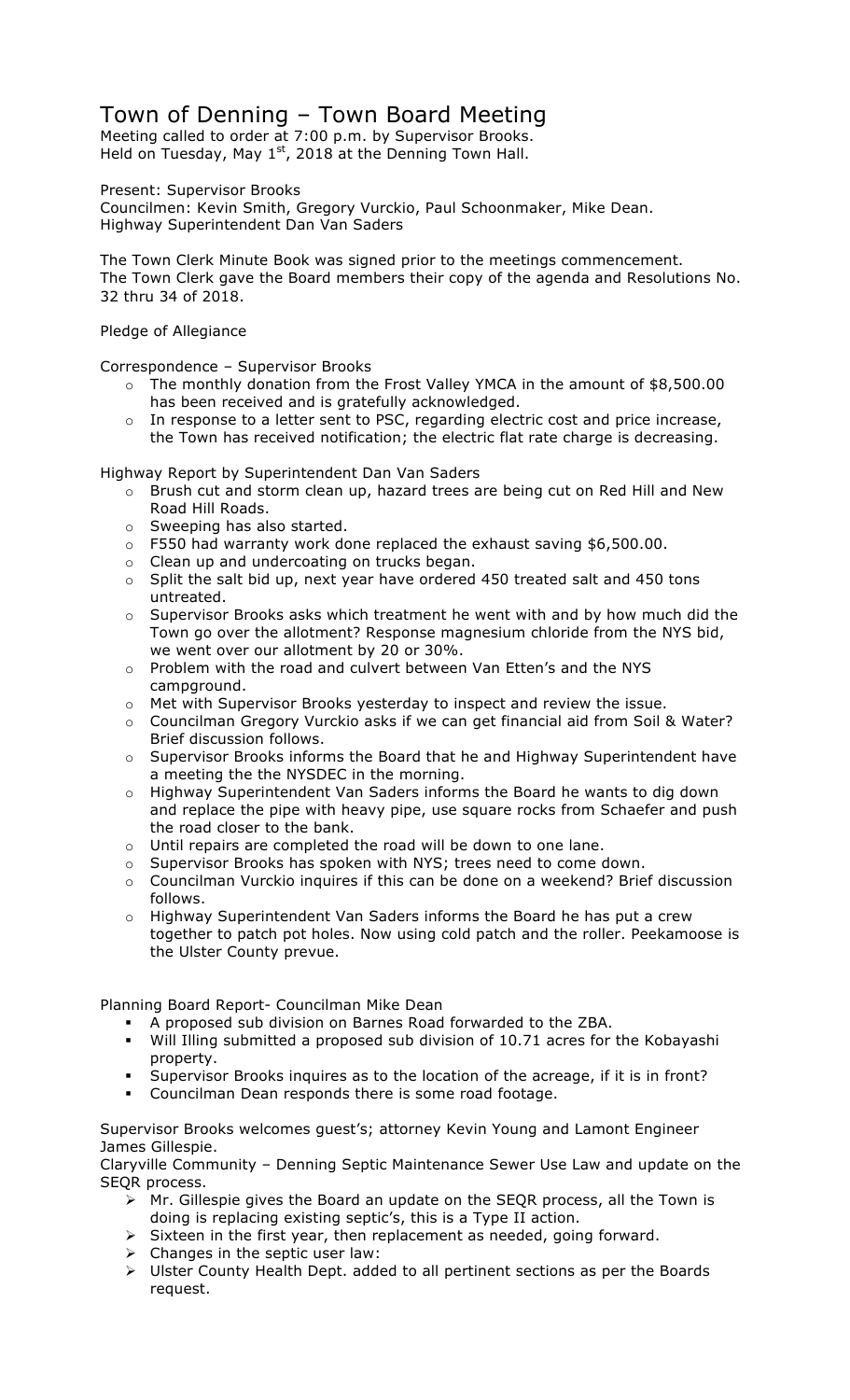- $\triangleright$  Biggest issue is the brewery, large scale industrial/commercial system may require special treatment, this has been addressed in the usage law under domestic waste, will handle provided the sewage is brought to domestic waste quality.
- $\triangleright$  Vacant lots will be as they are now, the owner will install the initial septic.
- $\triangleright$  For property owners who do not want to be in the "district", they may join after Town Board approval.
- $\triangleright$  Block grant investment options discussed, per General Municipal Law §11. No decision made.
- $\triangleright$  Public works pertains to a public structure; after the initial installment, the new system does not have to be prevailing wage.
- $\geq$  Supervisor Brooks opens a discussion on section 404-parcels outside of the "district", he states there is no need for parcels outside of the "District" to be able to join, as they are still under the CWC replacement policy.
- $\triangleright$  Attorney Kevin Young; if they do join, they would have to pay to join as much as \$80,000.00.
- > Attorney Kevin Young opens a discussion on rent charged in the "District".
- $\triangleright$  Supervisor Brooks does not want a rental fee, when the funds are expended he wants the district to dissolve. He states the fiscally responsible people will need to be elected and that it is not the Towns responsibility after the funds are expended.
- $\triangleright$  A survey of the Town Board members is commenced and it is unanimous the Town Board wants the district to dissolve after funding is expended.
- $\triangleright$  Mr. Young remarks the law can be amended, he will change the verbiage that the intent is that a sewer rent not be imposed.
- $\triangleright$  Mr. Gillespie comments there may be years when no systems are installed, just a pump out and inspection is done.
- $\triangleright$  Councilman Paul Schoonmaker states he is uncomfortable with a fee being charged and opens a discussion on O&M costs. He questions the time and work involved for the Town.
- $\triangleright$  Mr. Young explains the process; the Town Supervisor will receive the initial call; he will then call a contractor. The CWC can be contracted with, for the inspections with pump outs being done thru them as well. Next, the request goes to the Town Board for approval of the replacement.
- > Lamont is under contract to design all septic's and the CWC can schedule all of the pump out and inspections.
- $\triangleright$  Councilman Schoonmaker states section 501 says they will notify owners to the the extent that is practical, he would like that removed, and for it to read they will notify property owners. The Town Board concurs.
- $\triangleright$  Mr. Young will remove the verbiage.
- > Resident Russ Betters asks if Denning and Neversink is together, response no.
- $\triangleright$  Mr. Jim Gillespie remarks the pump outs and inspection will restart next week. Further commenting, soil testing to be done in 2-3 weeks. So that designs can begin, they will restore the site and seed.
- $\triangleright$  A letter will be sent to all of the property owners notifying them of the public hearing, date and time. At that time a decision to to hold a referendum will be made.
- $\triangleright$  Discussion opened on time of the Hearing with both public hearings to be held; therefore, the decision is made to start at 6pm.
- > Supervisor Brooks thanks both attorney Kevin Young and Lamont engineer James Gillespie for attending and making the changes requested.

#### Resolution No.32 of 2018

## **A RESOLUTION FOR CONSIDERATION OF THE CLARYVILLE-DENNING SEPTIC MAINTENANCE DISTRICT AND SCHEDULING A PUBLIC HEARING**

 **WHEREAS**, New York City ("NYC") provided funding for the Community Wastewater Management Program ("CWMP"), to be administered by the Catskill Watershed Corporation ("CWC"), which is intended to fund the planning, design and construction of community septic systems and/or the creation of septic maintenance districts in the NYC Watershed West of the Hudson River; and

**WHEREAS**, the Hamlet of Claryville, Town of Denning ("Town"), is one of twenty-two (22) communities identified in the MOA as lacking community wide wastewater treatment; and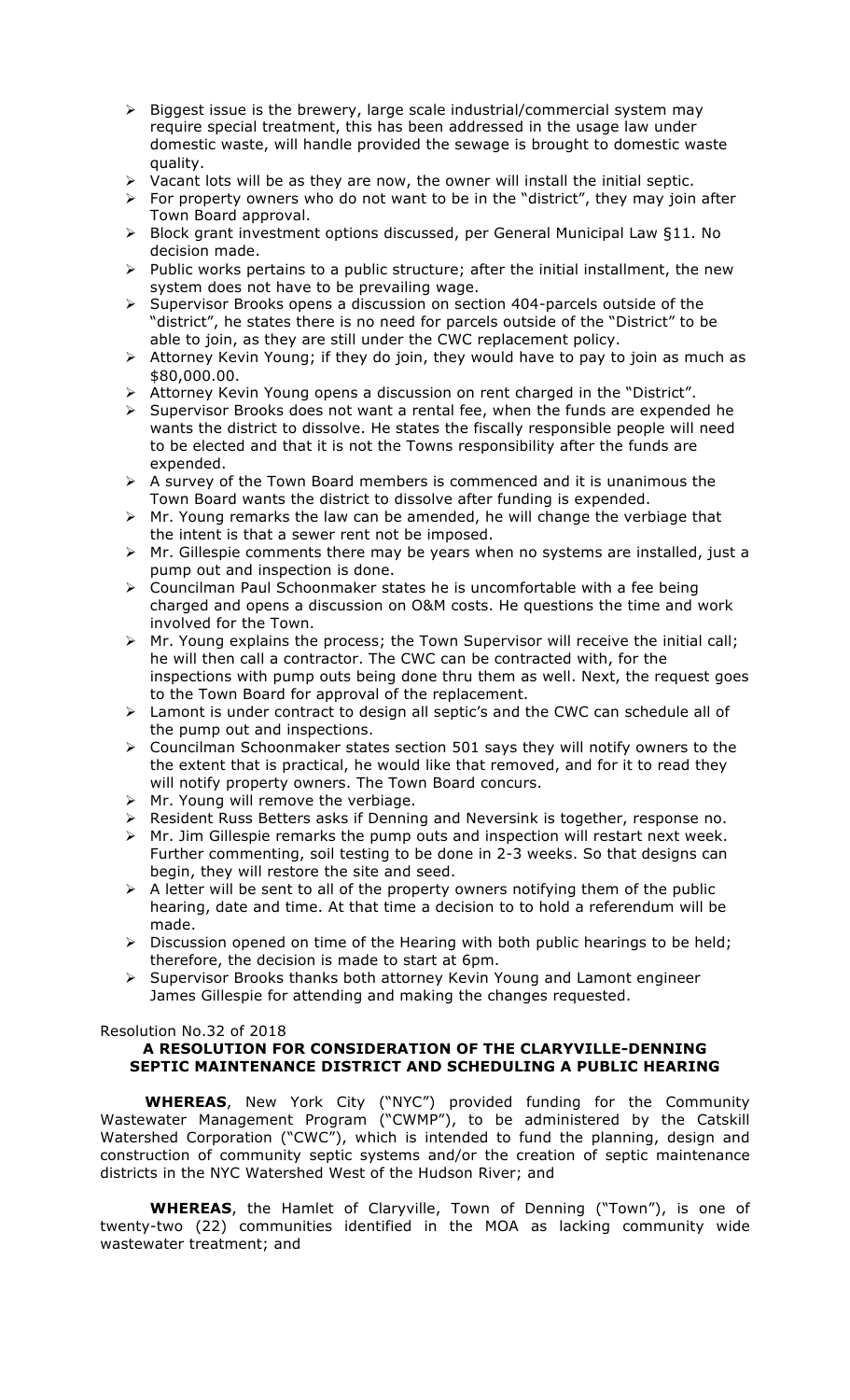**WHEREAS**, the Town entered into the Participating Community Agreement with CWC for the study, planning, design and construction of a sewage collection system and/or the creation of a septic maintenance district in the Hamlet of Claryville in the Town of Denning (the "Project"); and

**WHEREAS**, as part of the Study Phase of the Project, the Town and its Project Engineer established, with the New York City Department of Environmental Protection and CWC, that the Town should create a septic maintenance district for certain Town residents located in the Hamlet of Claryville, to be known as the Claryville-Denning Septic Maintenance District; and

**WHEREAS**, the Town will not incur any cost from the formation of the septic maintenance district, which cost is being fully subsidized by CWC through the CWMP; and

**WHEREAS**, the Project Engineer and Special Counsel have prepared materials needed for the formation of that septic maintenance district and has filed those materials with the Town Board for its review and consideration.

### **NOW BE IT RESOLVED:**

1. The Board accepts and adopts the following materials prepared by Project Engineer and Special Counsel with regard to the formation of the Claryville-Denning Septic Maintenance District, and directs that same be appended the minutes of this meeting:

- a. District Formation Summary Report prepared by Young, Sommer, LLC and Lamont Engineers. The Report contains a summary of the septic maintenance district and implementation plan which explains the assumed schedule for the repair and replacement of septic systems in the district, provides an opinion of probable costs for operation and maintenance of septic systems in the district, references and incorporates a proposed Sewer Use Law that contains certain restrictions and allows the Town Board (in their sole discretion) to assess an annual sewer rent, as needed to replenish the Septic Maintenance District Fund;
- b. Engineer's Report and Plan entitled "Preliminary Engineer's Report Community Wastewater Management Program for the Hamlet of Claryville, Town of Denning, Ulster County, and the Town of Neversink, Sullivan County, May 2017" prepared for the Town of Denning and the Town of Neversink by Lamont Engineers detailing the wastewater needs of the Hamlet of Claryville and delineating the service area for septic maintenance districts in Denning and Neversink.
- c. Service Area Map identifying the boundaries of the proposed Claryville-Denning Septic Maintenance District which includes the Tax Map Numbers of the parcels that will be included in the proposed Sewer district.

2. The costs of forming the district. The Town will not incur any expense in the formation of the proposed district. The operation and maintenance of the septic systems will be funded by the Septic Maintenance District Fund. The money allotted to the fund will be invested by the Town in accordance with § 4-67 in New York State General Municipal Law. The income gained each year from this fund will be used for operation, maintenance and repair/replacement of the systems within the Septic Maintenance District.

3. A copy of the Engineer's Report and Plan, Service Area Map and opinion of probable cost shall be placed in the Town Clerk's office and made available for public inspection.

That the Town Board shall meet at the Town Hall, Denning, New York, on the 3<sup>rd</sup> day of July, 2018 at 6:00 P.M., for the purpose of conducting a public hearing on the proposal to establish said septic maintenance district at which time and place all persons interested in the subject thereof may be heard concerning the same, and it is further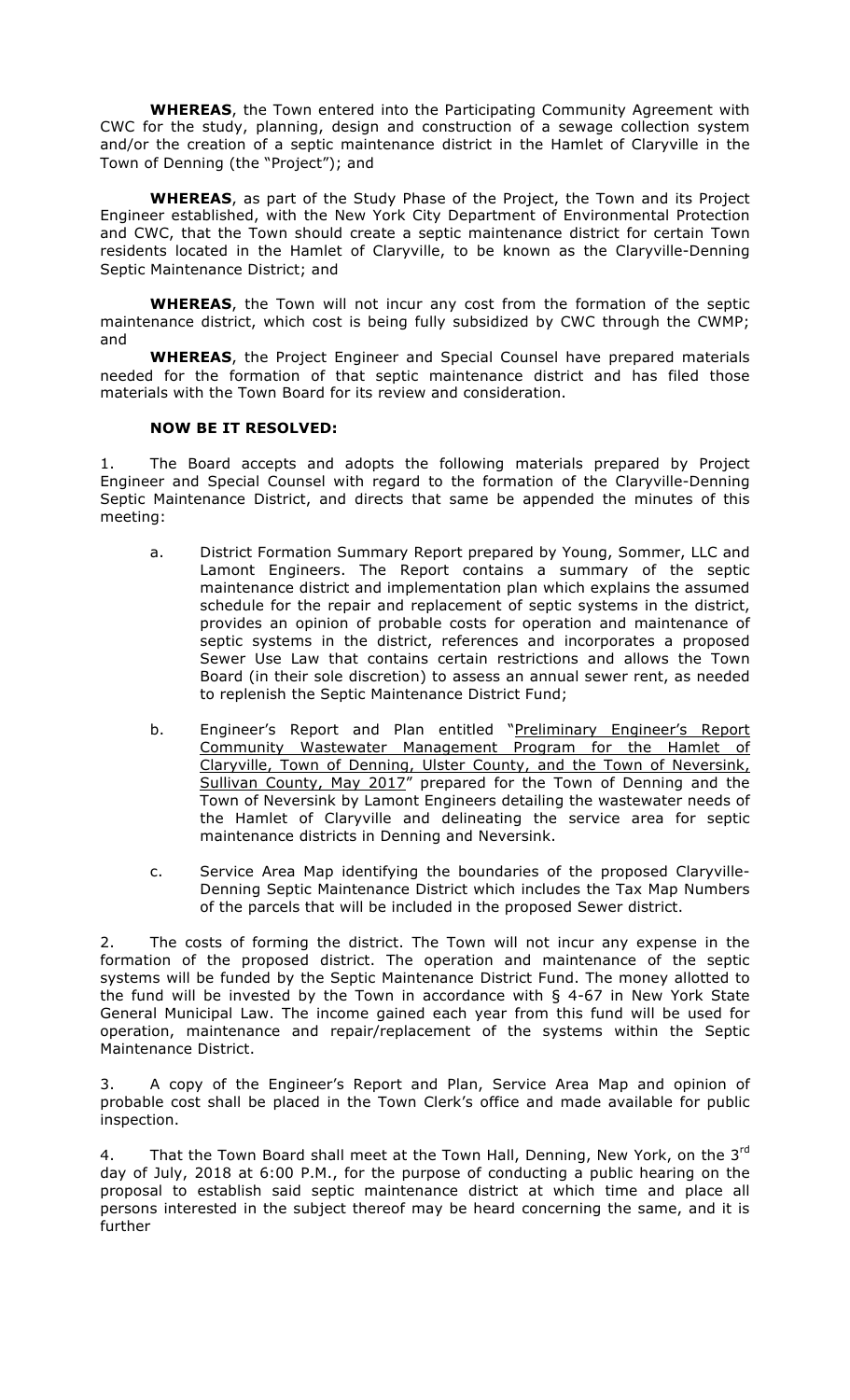5. That the Town Clerk is hereby authorized and directed to publish a copy of this order in the Ye Olde Tri Valley Townsman, the official Town newspaper and post a copy of the same on the signboard of the Town, in the time and manner required by law.

**Whereupon**, the Resolution was put to a vote, recorded as follows: Motion to adopt and approve by Councilman Mike Dean, 2<sup>nd</sup> by Councilman Kevin Smith. Roll Call Vote: Councilman Mike Dean AYE Councilman Paul Schoonmaker AYE Councilman Kevin Smith AYE Councilman Gregory Vurckio AYE Supervisor David Brooks AYE Motion carried following a unanimous roll call vote.

Resolution No. 33 of 2018

## **A RESOLUTION FOR CONSIDERATION OF THE CLARYVILLE-DENNING SEWER USE LAW AND SCHEDULING A PUBLIC HEARING**

**WHEREAS**, New York City ("NYC") provided funding for the Community Wastewater Management Program ("CWMP"), to be administered by the Catskill Watershed Corporation ("CWC"), which is intended to fund the planning, design and construction of community septic systems and/or the creation of septic maintenance districts in the NYC Watershed West of the Hudson River; and

**WHEREAS**, the Hamlet of Claryville, Town of Denning ("Town"), is one of twenty-two (22) communities identified in the MOA as lacking community wide wastewater treatment; and

**WHEREAS**, the Town entered into the Participating Community Agreement with CWC for the study, planning, design and construction of a sewage collection system and/or the creation of a septic maintenance district in the Hamlet of Claryville in the Town of Denning (the "Project"); and

**WHEREAS,** in connection with the establishment of the proposed Claryville-Denning Septic Maintenance District, the Town desires to implement a Sewer Use Law regulating the use of individual septic systems. (REMOVED)The Claryville-Denning Septic Maintenance District Sewer Use Law also includes a Sewer Rent Law that would require a property owner to pay a sewer rent when and if one is ever assessed; and

**WHEREAS,** the Town Board is considering forming a septic-maintenance district for the planned service area; and

**WHEREAS**, the Town's special counsel has prepared a proposed Claryville-Denning Septic Maintenance District Sewer Use Law; and

**WHEREAS,** the Town Board has reviewed and modified the Claryville-Denning Septic Maintenance District Sewer Use Law; and

**NOW THEREFORE, BE IN RESOLVED,** that the proposed law is ready for consideration by the Town Board; and

**BE IT FURTHER RESOLVED,** that the Town will hold a Public Hearing for consideration of the Claryville-Denning Septic Maintenance District Sewer Use Law at the Town Hall, located at 1567 Denning Road, Claryville, NY 12725, on the  $3^{rd}$  day of July, 2018 at 6 P.M.

**Whereupon**, the Resolution was put to a vote, and after AMENDMENT, recorded as follows:

Motion to adopt and approve by Supervisor David Brooks, 2<sup>nd</sup> by Councilman Gregory Vurckio. Roll Call Vote: Councilman Mike Dean AYE Councilman Paul Schoonmaker AYE Councilman Kevin Smith AYE Councilman Gregory Vurckio AYE Supervisor David Brooks AYE Motion carried following a unanimous roll call vote.

Supervisor Brooks, thanks Councilman Paul Schoonmaker, for catching the need to remove the sentence mentioned in the resolution no. 33 above.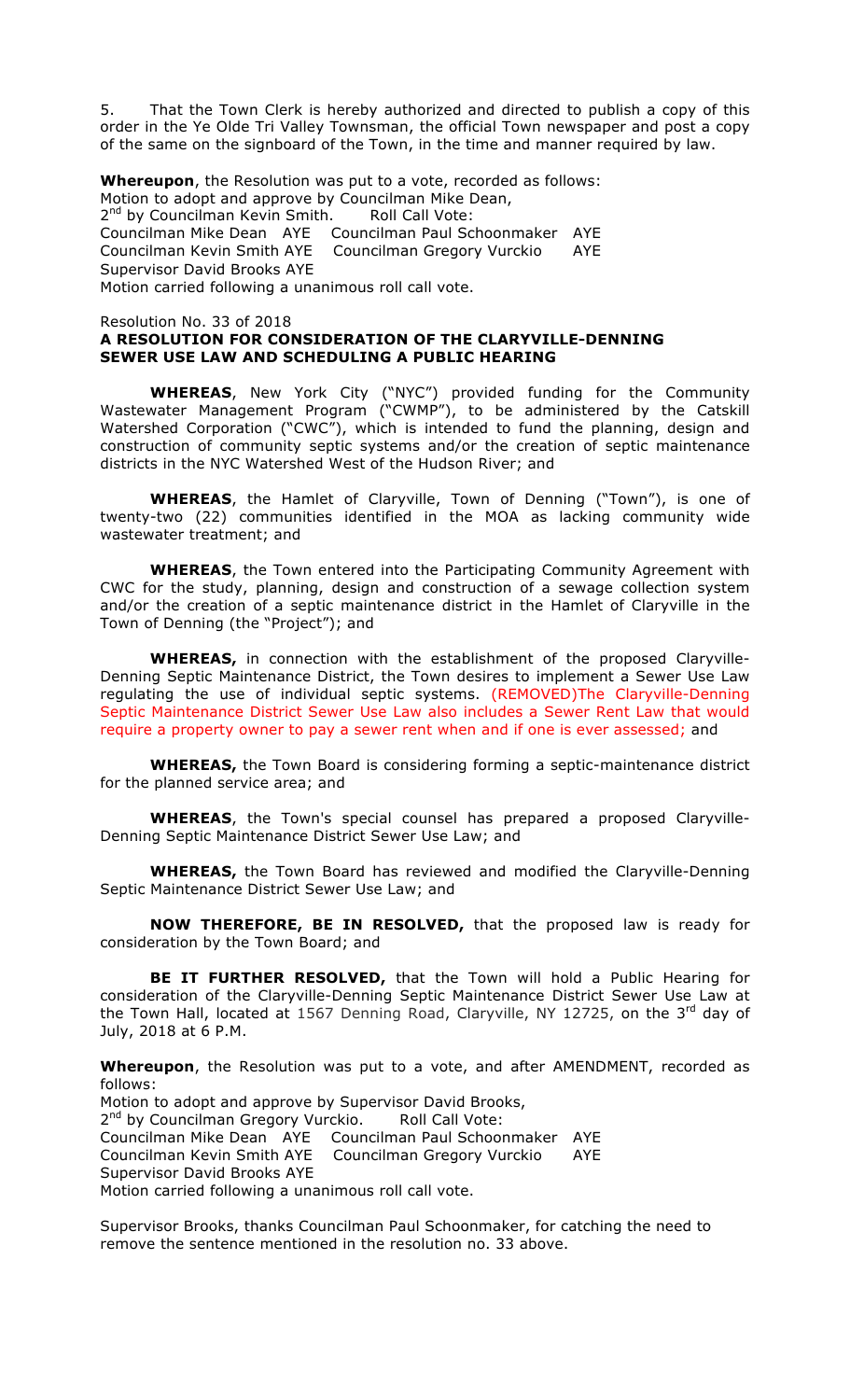#### Resolution No. 34 of 2018 **RESOLUTION OF THE TOWN BOARD OF THE TOWN OF DENNING DETERMINING THAT THERE ARE NO ADVERSE IMPACTS ON THE ENVIRONMENT FROM THE DESIGN, CONSTRUCTION AND OPERATION OF THE WASTEWATER MANAGEMENT PROJECT IN THE HAMLET OF CLARYVILLE, TOWN OF DENNING**

**WHEREAS**, the Town Board of the Town of Denning previously entered into an agreement (the Agreement) with the Catskill Watershed Corporation (CWC) to participate in the Community Wastewater Management Program, which program will provide for the design and construction of a wastewater management project in the Hamlet of Claryville, Town of Denning; and

**WHEREAS,** the CWC through the Program, will provide full funding for the wastewater management project through a block grant; and

**WHEREAS,** CWC's consultant for the Program, Lamont Engineers, has prepared a Preliminary Engineer's Report for the Hamlet of Claryville, Final Issue dated May 2017, evaluating various alternative methods for managing the wastewater needs of the Hamlet of Claryville, such report marking the end of the Study Phase of the project; and

**WHEREAS,** the Town has reviewed the Preliminary Engineer's Report prepared by Lamont Engineers; and

**WHEREAS,** based upon its review of the Preliminary Engineer's Report and consultation with the Town's Special Counsel, the Town Board agreed to proceed to the Pre-Construction phase of the Project as set forth in Section 2.05 of the Agreement, such schedule to be agreed upon by the Town and CWC; and

**WHEREAS,** the Town Board of the Town of Denning sought and obtained lead agency status and commenced coordinated review of this action pursuant to the requirements of the State Environmental Quality Review Act, 6 NYCRR Part 617; and

**WHEREAS**, the Town of Denning, pursuant to 6 NYCRR Part 617, conducted coordinated review and sought input from various involved and interested agencies on its designation as lead agency.

 **WHEREAS,** the Town Board has had meetings with the public and other agencies on this project and reviewed the extensive documentation prepared by the engineers and others for this project and have taken a hard look at all of the potential environmental impacts;

#### **NOW THEREFORE, BE IT RESOLVED AS FOLLOWS BY THE TOWN BOARD OF DENNING, ULSTER COUNTY, NEW YORK:**

The Town Board of the Town of Denning, as lead agency, for purposes of compliance with SEQR, 6 NYCRR Part 617, adopts the Negative Declaration attached hereto for the above-referenced project including, but not limited to, the formation and implementation of the septic maintenance district, the adoption of local laws related thereto, the acquisition of property and easements related thereto, the execution of construction agreements related thereto for the Hamlet of Claryville in the Town of Denning.

The Town Board hereby authorizes the Town Supervisor to execute any and all documents for the Hamlet of Claryville on behalf of the Town as may be necessary to complete the SEQRA process.

**Whereupon**, the Resolution was put to a vote, recorded as follows: Motion to adopt and approve by Councilman Gregory Vurckio, 2<sup>nd</sup> by Councilman Mike Dean. Roll Call Vote: Councilman Mike Dean AYE Councilman Paul Schoonmaker AYE Councilman Kevin Smith AYE Councilman Gregory Vurckio AYE Supervisor David Brooks AYE Motion carried following a unanimous roll call vote.

Supervisor Brooks and the Town Board thank both, Mr. Young and Mr. Gillespie, for attending and for all of their input, as well as amendments made.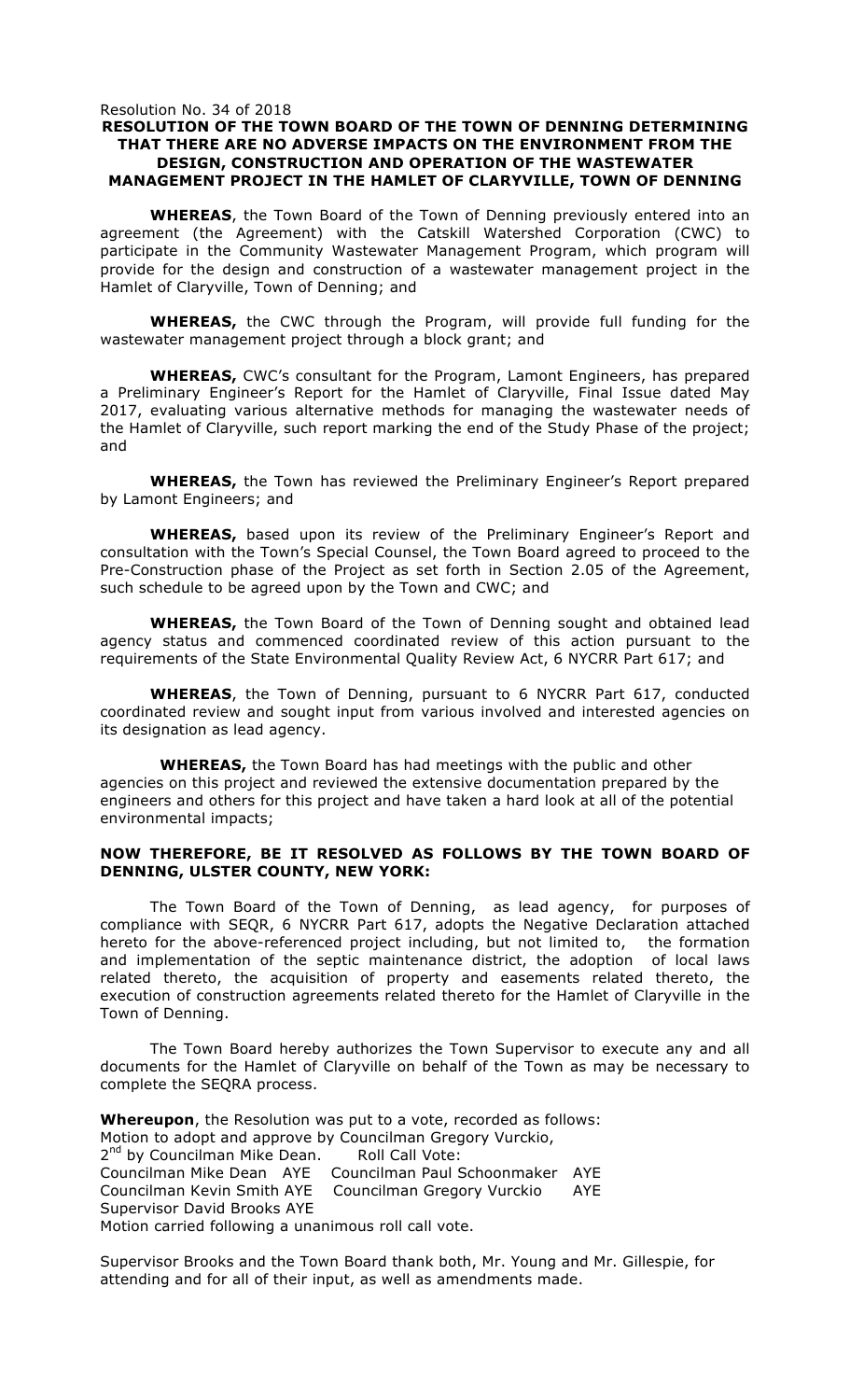Supervisor Comments:

- $\triangleright$  Resident Russ Betters suggest sending the notice to the property owners directly. Supervisor Brooks responds good idea.
- $\triangleright$  Supervisor Brooks informs the Town Board he has contacted two planners and is waiting for a cost amount.
- $\triangleright$  Supervisor Brooks also informs the Board the \$50,000.00 check for the grant obtained from Senator Bonacic for the truck purchase has been received.
- > Supervisor Brooks remarks he is still plugging away at the Blue Hole, the State now wants changes to the elevated platform, to be completed by 7-4-18.
- > Supervisor Brooks asks Highway Superintendent Van Saders about a tire recycling trailer, a smaller one than last time.
- > Highway Superintendent Van Saders will check into it.
- > Councilman Paul Schoonmaker comments he is glad the sewer rent section is being taken out of the sewer use law. Brief discussion on septic design at Blue Hill Lodge.
- > Supervisor Brooks remarks to get the septic district up and running will be a lot of work thru the first couple of years but once it gets going it is a good thing.
- $\triangleright$  Councilman Mike Dean remarks he has looked thru the town law book for investing and suggests the Board get someone to come and talk to them about it.
- $\triangleright$  Supervisor Brooks and the Town Board agrees.
- $\triangleright$  Councilman Kevin Smith asks about the zoning time frame.
- $\triangleright$  Supervisor Brooks informs he received the needed information from Carl today, and it has been sent to both planners for an estimate.
- > Resident Russ Betters requests the sign for the Peekamoose Road work be placed far enough out, so people are not turning around there or in driveways.
- > Resident Tony Carminati requests reflector be installed on the first curve on Red Hill Road, a driver cannot see where the pavement ends. Also, the chevrons at cherry tree turn are all missing but one, he asks they be replaced.
- $\triangleright$  Highway Superintendent Van Saders will take care of it.
- > Supervisor Brooks thanks Tony and his wife Jane for cleaning along Red Hill Road.
- > Mr. Carminati replies no problem, we cleaned from our house to Jean's old place. He informs the Board and Highway Superintendent of an old pipe along the roadway, they noticed during cleaning.

Reading of last month's minutes by Town Clerk Joy Monforte. Motion to adopt and approve as read by Councilman Paul Schoonmaker, 2nd by Councilman Kevin Smith. All in favor. Motion carried by a 4 to 0 vote.

Supervisor Brooks calls for Councilmen Comments: See Above.

Supervisor Brooks call for Public Comment: See Above.

Supervisor Brooks call for any further comments or discussion. There is none.

Motion to adjourn 8:34 by Councilman Gregory Vurckio, 2<sup>nd</sup> by Councilman Paul Schoonmaker, All in favor, with one absentee. Motion carried.

Respectfully Submitted by Joy Monforte, RMC, Town Clerk, May 8<sup>th</sup>, 2018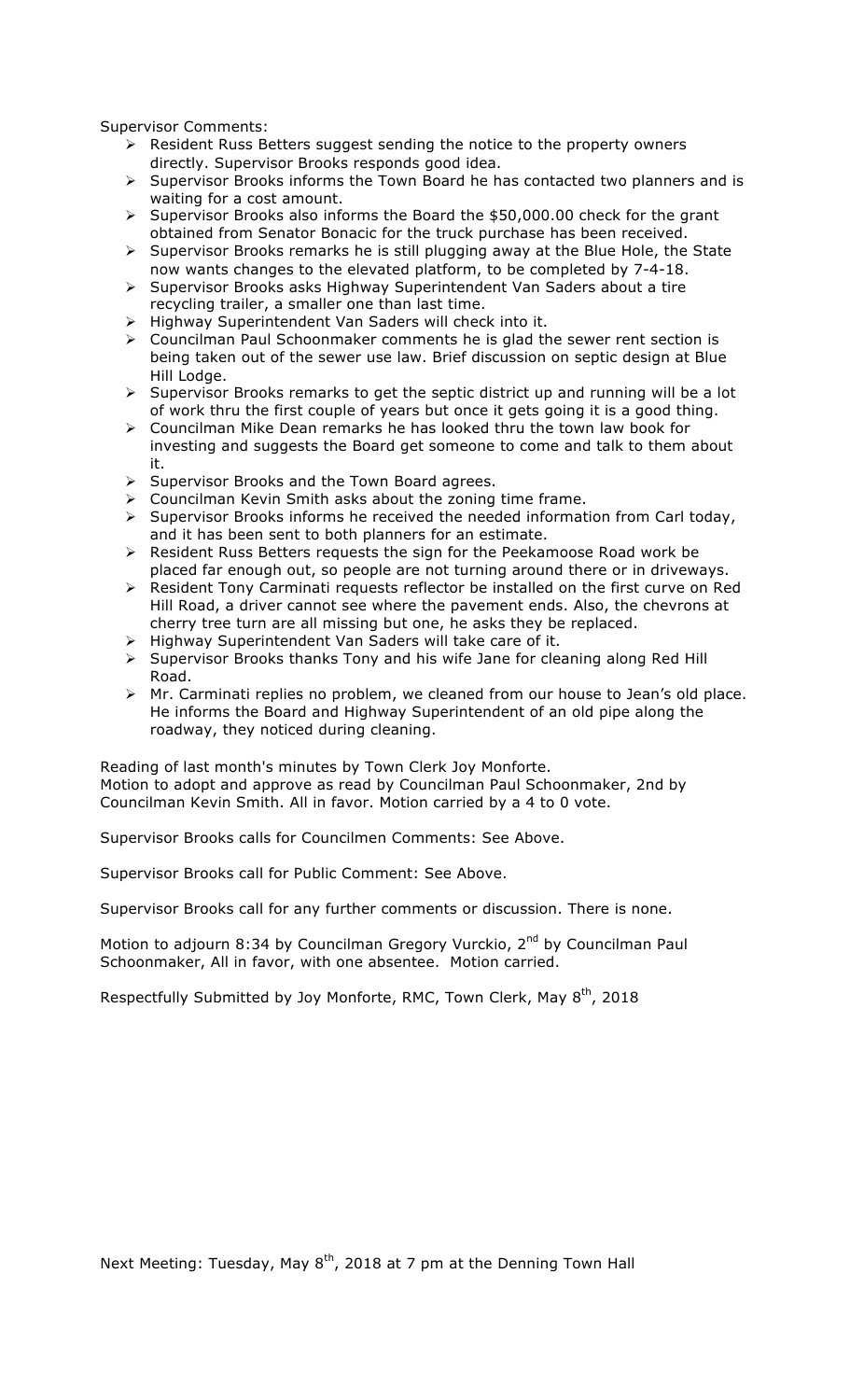## Town of Denning – Town Business Meeting Meeting held on Tuesday, May  $8<sup>th</sup>$ , 2018 at the Denning Town Hall.

Called to order at 7:00 p.m. by Supervisor David Brooks.

Present: Supervisor David Brooks Councilmen: Mike Dean, Paul Schoonmaker, Gregory Vurckio, Kevin Smith. ABSENT: Highway Superintendent Dan Van Saders

The Town Clerk Minute Book was signed prior to the commencement of the Town Board Meeting.

The Town Clerk gave the Board members their copy of the agenda and the Budget vs. Actual thru April, 2018.

Pledge of Allegiance

Highway Pre Pay Vouchers presented by Supervisor Brooks. (see Warrant #5PP, voucher #13-15) MVP Healthcare, Inc. DA9060.8 \$7,706.51 Trust & Agency Account DA9030.8 \$744.31, \$842.3 Motion to approve and pay Highway Pre Paid Vouchers by Councilman Gregory Vurckio, 2<sup>nd</sup> by Councilman Paul Schoonmaker. All in favor. Motion carried 4 to 0 vote Highway Vouchers presented by Supervisor Brooks. (see Warrant #5, voucher #74-83) All Gas DA5130.4 \$216.00 Arkel Motors Inc. A5130.4 \$336.30 Fleet Pride DA5130.4 \$3,739.93 Hudson River Truck 7 Trailer DA5130.4 \$208.00 Kimball Midwest DA5130.4 \$114.36 Paraco DA5142.4 \$1,741.62 Lacal Equipment, Inc. Da5140.4 \$1,167.60 Liberty Iron Works DA5130.4 440.00 Mombaccus Excavating Inc. DA5142.4 \$1,493.11 Shakelton Auto & Truck Center DA5130.4 \$149.06 Superior Blue Tarp Financial DA5130.4 \$4.03 Motion to approve and pay Highway Fund vouchers by Councilman Mike Dean,  $2^{nd}$  by Councilman Kevin Smith. All in favor. Motion carried by a 4 to 0 vote. General Pre Pay Vouchers presented by Supervisor Brooks. (see Warrant #5PP, voucher (#23-29)

Central Hudson A1620.4 \$233.49, A5132.4 \$296.26, A8160.4 \$45.06 MVP Health Care Inc. DA9060.8 \$5,702.17 TWC A1620.4 \$193.35, A5132.4 \$147.31 Trust & Agency Acct. DA9030.8 \$240.88, \$661.17 Motion to approve and paid General Fund Pre Pay vouchers by Councilman Mike Dean, 2nd by Councilman Gregory Vurckio, All in favor. Motion carried by a 4 to 0 vote.

General Vouchers, presented presented by Supervisor Brooks. (see Warrant #5, vouchers 70-80) Central Hudson A5182.4 \$104.66 Gnome Home Inc. A1410.4 \$36.00 Grahamsville First Aid Squad A4540.4 \$2,405.75 Paraco A1620.4 \$406.30 Carl Landon A1460.4 \$293.75 MVP Healthcare A9060.8 \$55.00 Quill.Com A1110.4 \$34.99, A1110.2 \$3,218.99, \$882.92, \$1614.05 UCRRA A8160.4 \$1,724.13 Motion to approve and pay General Fund vouchers by Councilman Mike Dean, 2nd by Councilman Kevin Smith, All in favor. Motion carried by a 4 to 0 vote.

Supervisor Comments:

 $\triangleright$  Discussion opened by Supervisor Brooks regarding a grant application received from Senator Bonacic.